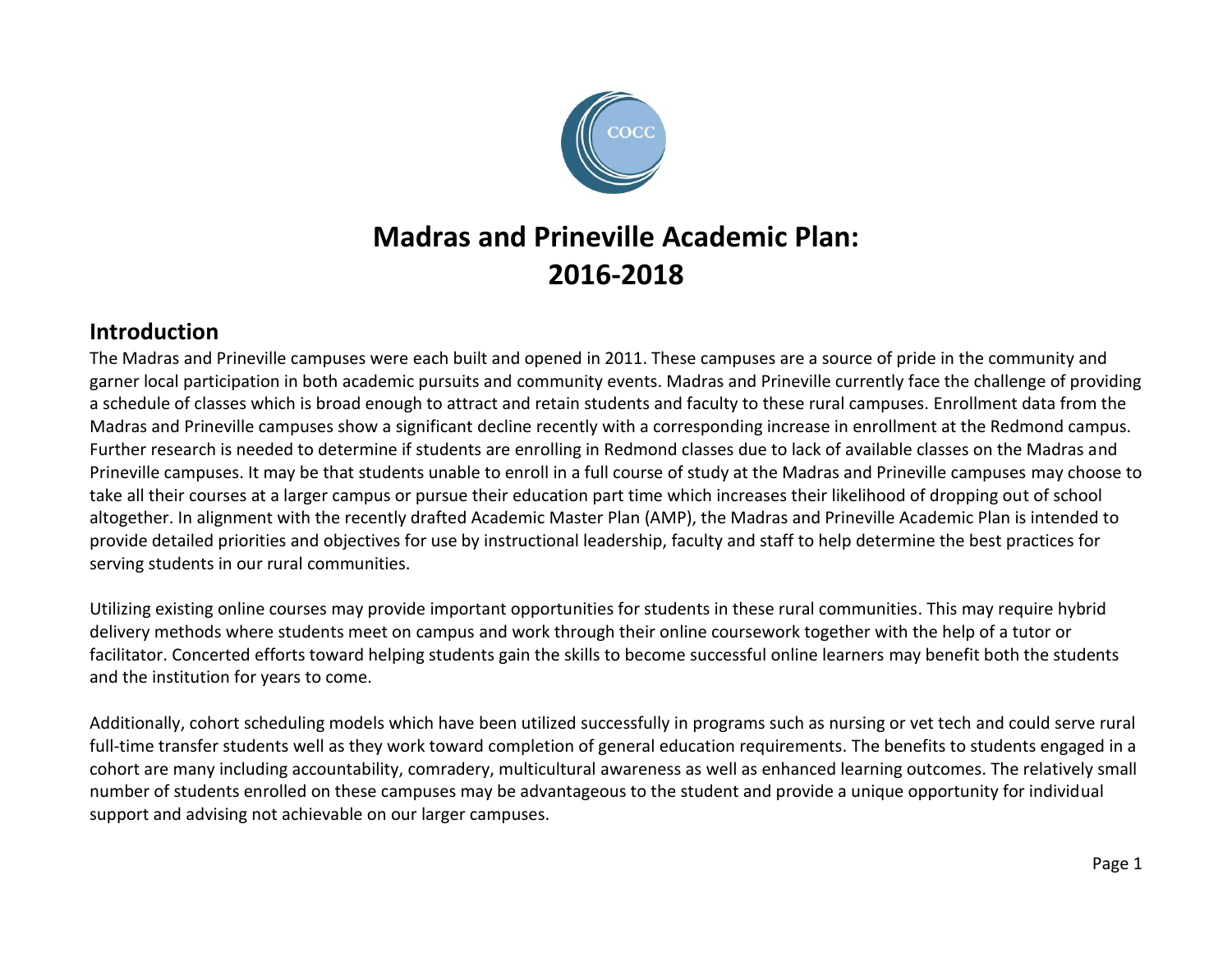### **Process**

This campus planning document was developed using regular, focused planning meetings. The plan was developed collaboratively, involving Campus Administrators, faculty familiar with students from each location, and instructional leadership. The timeframe for implementing the plan is designed to guide decision making and operational activities from 2016 through 2018. The process is meant to foster continuous measurement, analysis and improvement of programs and practices on the Madras and Prineville campuses.

## **Purpose**

The 2016-2018 campus plan, is meant to further detail the priorities of **COCC's [Academic Master Plan](https://www.cocc.edu/college-planning/academic-master-plan/)** and support intentional decision making that fulfils the mission of COCC on the Madras and Prineville campuses. It identifies instructional priorities designed to enhance learning and student success. It is designed to respond to the challenges facing COCC's rural campuses now and in the near future. The plan provides recommendations for prioritizing resources, and activities to benefit students. The complete Academic Master Plan and other planning documents can be found on the COCC website at<https://www.cocc.edu/college-planning/> The five priorities of COCC's Academic Master Plan are listed here.

| <b>Priority A</b> | Provide comprehensive, accessible instructional resources                       |
|-------------------|---------------------------------------------------------------------------------|
| <b>Priority B</b> | Attract, recruit and retain a diverse, highly qualified faculty                 |
| <b>Priority C</b> | Review and improve programs and processes                                       |
| <b>Priority D</b> | Provide equitable, appropriate faculty, programs and processes at the Redmond,  |
|                   | Madras and Prineville campuses                                                  |
| <b>Priority E</b> | Strengthen partnerships with educational institutions, businesses and statewide |
|                   | agencies to promote COCC's curricula and programs                               |

# **[COCC's Academic Master Plan](https://www.cocc.edu/college-planning/academic-master-plan/) Priorities**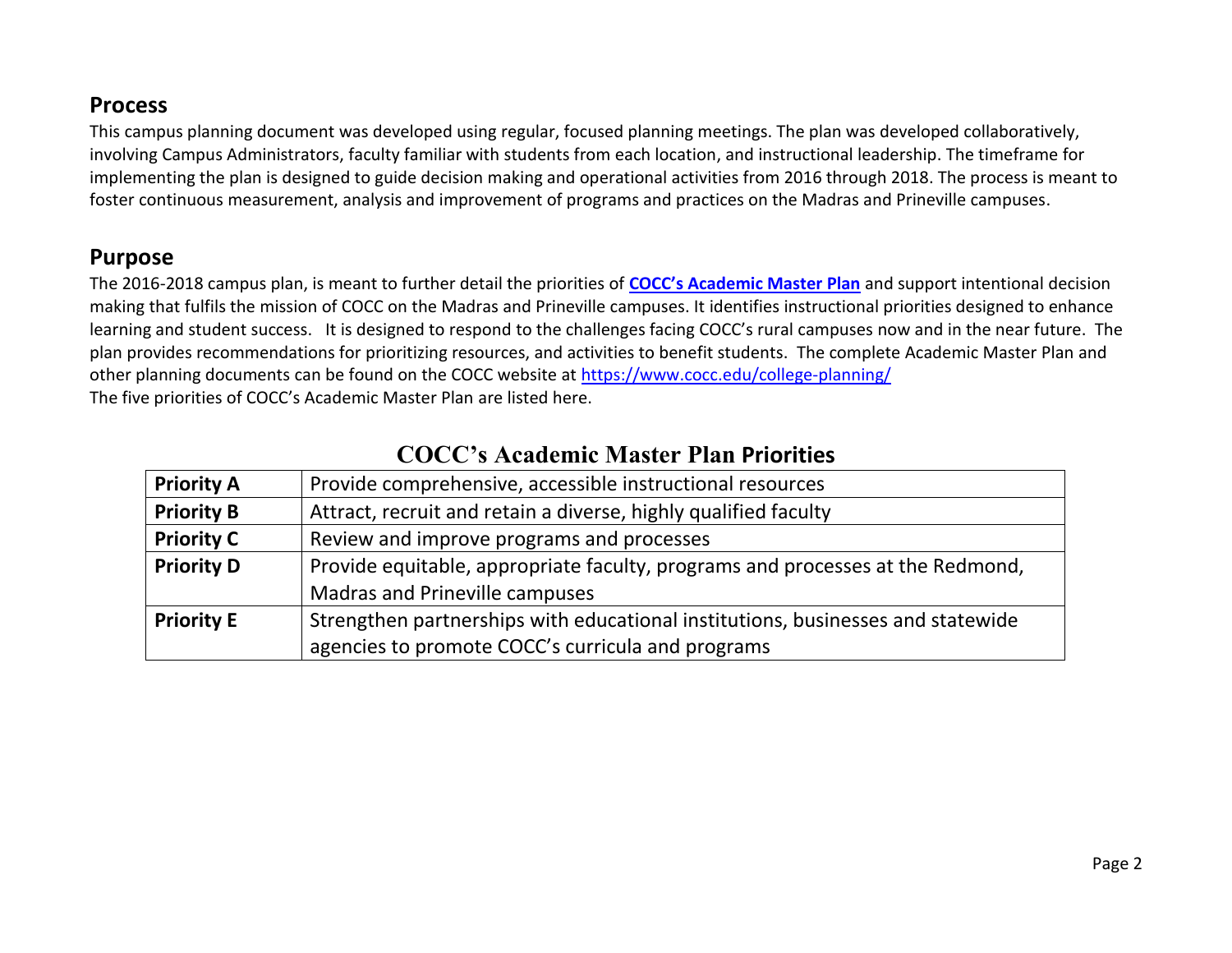## **Madras and Prineville Academic Priorities and Objectives**

**Priority 1: Provide a sufficient schedule of courses to attract and retain college ready degree seeking students graduating from local high schools. (AMP A)**

#### **Objectives in support of Priority 1:**

- o Provide a combination of onsite, online and hybrid courses to ensure that students have access to courses necessary for a majority of their transfer requirements.
- o Participate in college readiness and college information programming offered through the local school district and work with local High School and staff to identify and recruit potential students.
- o Provide College Now opportunities in the local high schools.
- o Partner with OSU-Open Campus and work with the local school district to build a college going culture within local families.
- o Explore cohort models as means to ensure student success, retention and college viability of course offerings and spent resources.

**Priority 2: Offer courses, which prepare students for college level courses and enhance workplace skills and employability. (AMP A,D&E)**

#### **Objectives in support of Priority 2:**

- o Work with Deans and Department Chairs to determine the appropriate number of courses to ensure students are given opportunities to meet foundational requirements while optimizing the use of college resources.
- o Work with a Community Educational Advisory Board to determine local workforce needs and respond with appropriate credit and noncredit courses.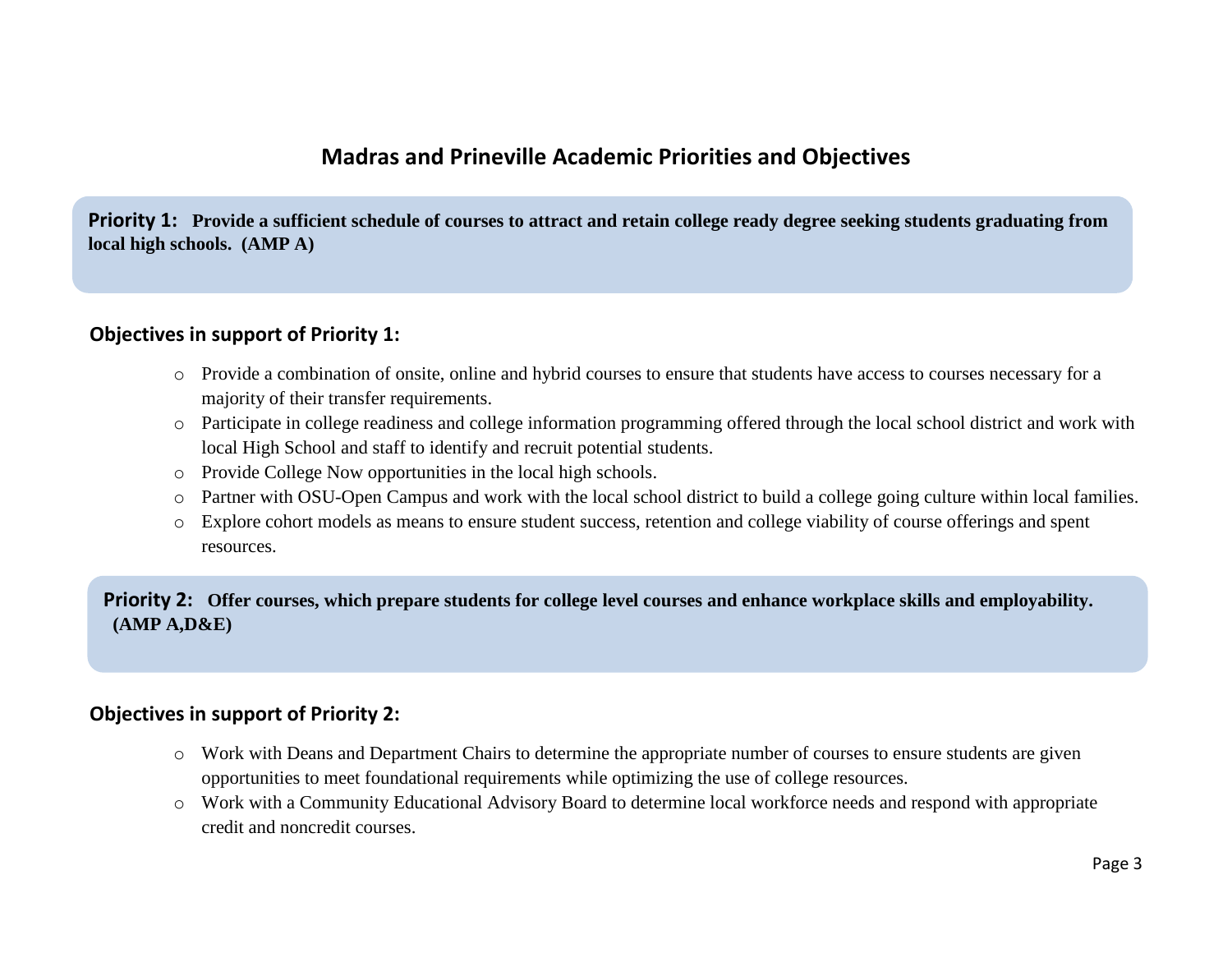- o Work with Title III grant team to develop shorter pathways for developmental math and writing requirements
- o Develop programs and processes which encourage peer tutoring and study groups
- o Offer College Success Courses during Fall and Winter terms at each campus and actively recommend courses to students.
- o Schedule non-traditional (Friday/Saturday) and evening class offerings when appropriate to improve accessibility to students

**Priority 3: Recruit local faculty dedicated to each campus to provide consistent staffing and foster a collegial environment on branch campuses. (AMP B&D)**

#### **Objectives in support of Priority 3:**

- o Work with Deans and Department Chairs to identify subject areas that would benefit most from local instructors.
- o Actively recruit qualified faculty through local advertising and networking with community groups.
- o Work closely with Instructional Administration and Faculty Forum to ensure that faculty serving on branch campuses will not be penalized in the promotions process.

**Priority 4: Provide on campus access to student advising, financial aid support, ASCOCC Resources and essential student services. (AMP A&D)**

#### **Objectives in support of Priority 4:**

- o Provide frequent and regular on-site availability of professional advisors from COCC's CAP Center to help students navigate branch campus scheduling and inform instructional leadership about challenges and opportunities around course schedules.
- o Utilize resources provided by the Title III grant to provide excellent and meaningful first year experiences for new students on these branch campuses.